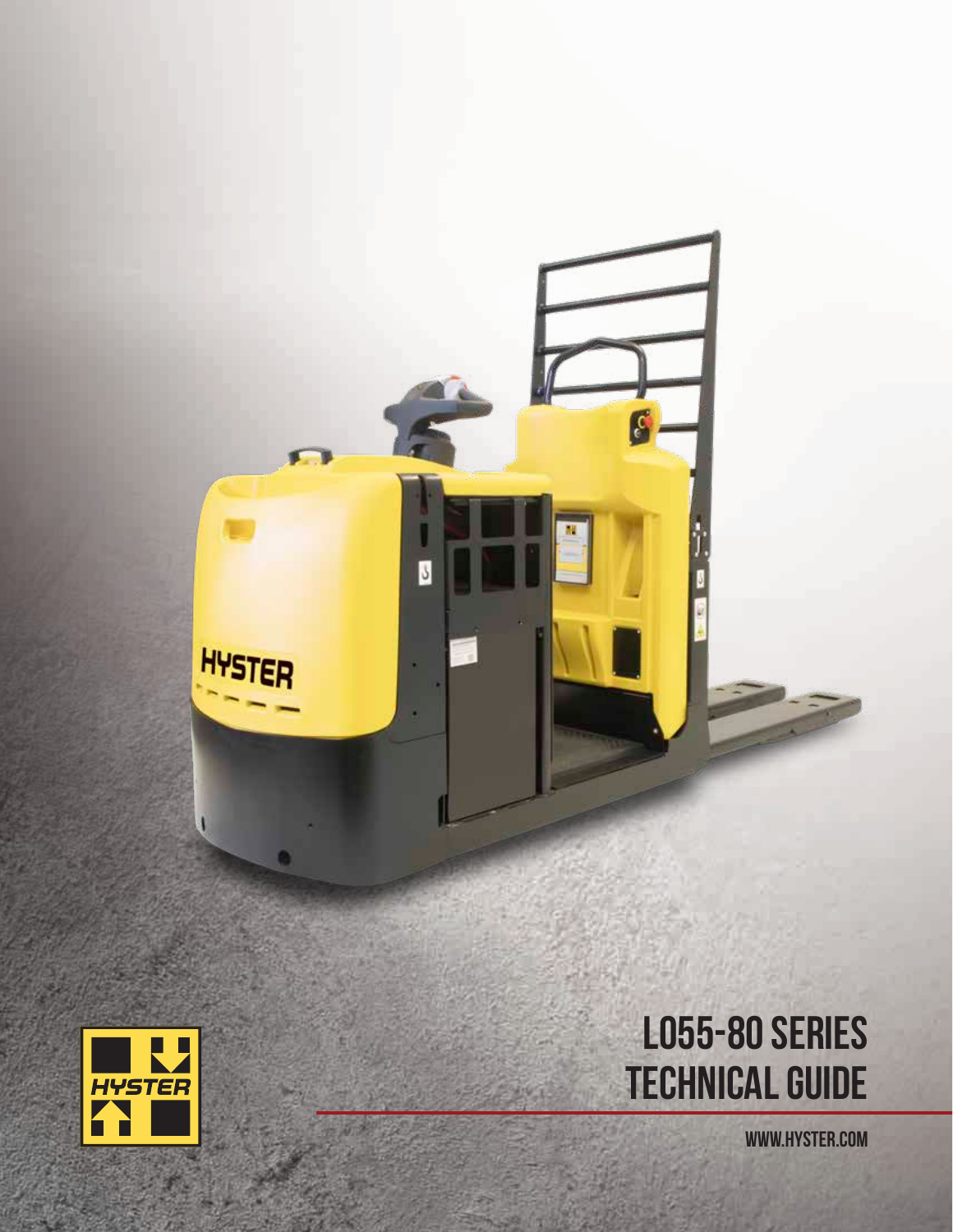

# **>** LO55-80 DIMENSIONS





| <b>LO55-80 BATTERY AND COMPARTMENT SPECIFICATIONS</b> |                                       |              |              |            |                           |            |                           |           |                           |              |  |
|-------------------------------------------------------|---------------------------------------|--------------|--------------|------------|---------------------------|------------|---------------------------|-----------|---------------------------|--------------|--|
| <b>Battery type</b>                                   | <b>Battery compartment dimensions</b> |              |              |            | <b>Battery dimensions</b> |            |                           |           |                           | Capacity 6   |  |
|                                                       | Width                                 | Length       | Height       | "Х"        | (1)                       | (57)       | <b>Number</b><br>of cells | Cell size | <b>Plates</b><br>per cell | hour rate    |  |
|                                                       | in $(mm)$                             |              |              | in $(mm)$  |                           |            |                           |           |                           | amp hr (kwh) |  |
|                                                       | 31.2 (792.0)                          | 14.1 (357.0) | 32.0 (814.0) | 26.1(663)  | 12.8(325)                 | 23.3 (592) | 12                        | 85        | 11                        | 425(9.9)     |  |
| Industrial                                            |                                       |              |              | 30.9 (785) | 13.0(330)                 | 23.3(592)  | 12                        | 85        | 13                        | 510(11.9)    |  |
|                                                       |                                       |              |              | 30.9 (785) | 13.0 (330)                | 30.8 (782) | 12                        | 125       | 13                        | 750 (17.5)   |  |

*Battery connector: 175 Amp. Red Battery lead: Length 20" (508 mm), Position "B", 1/0 AWG*

*Circled dimensions correspond to the line numbers on the tabulated chart inside the Technical Guide. Dimensions are in inches (millimeters).*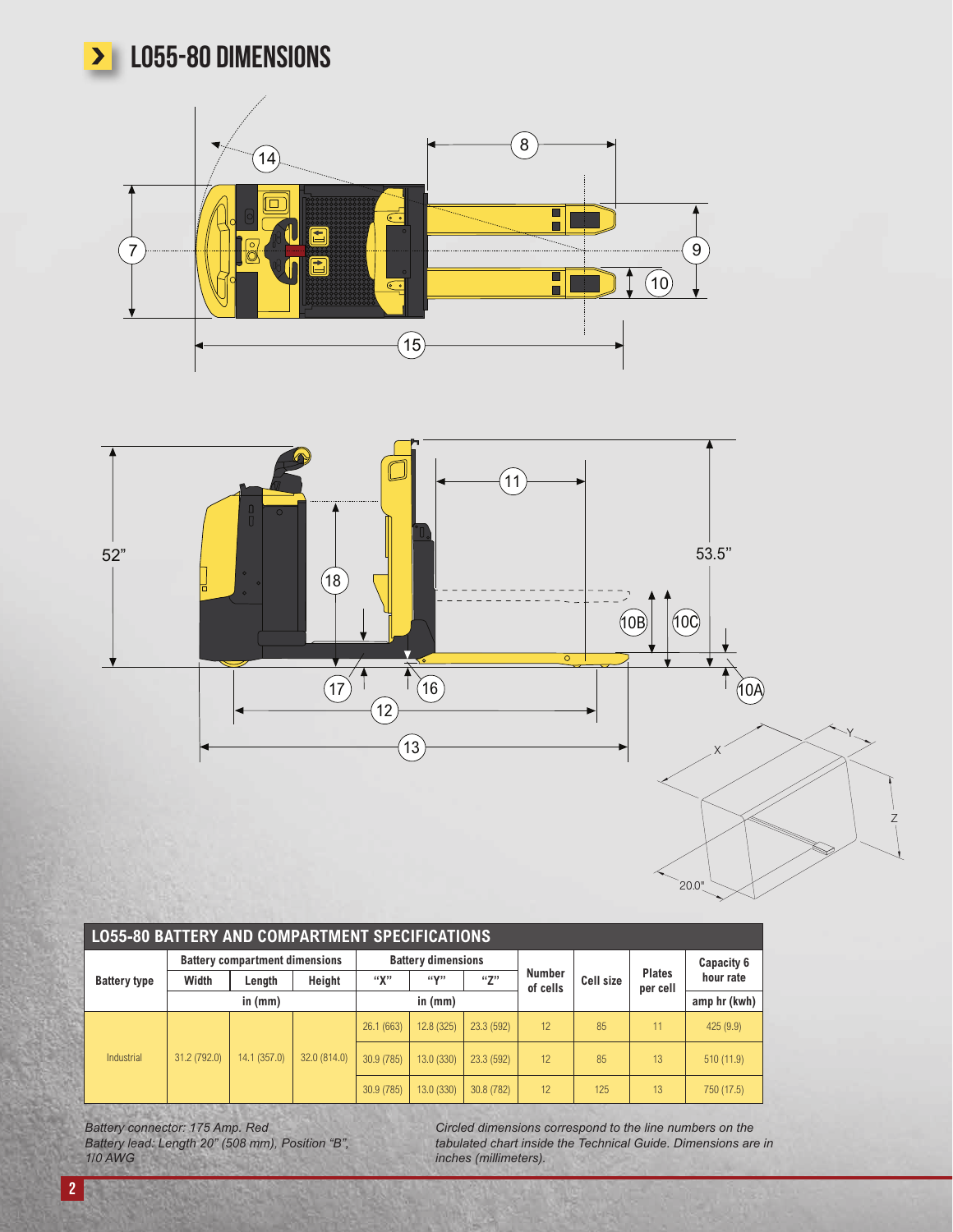## LO55-80 SPECIFICATIONS <



|                                           |                                     | Manufacturer                                                                                        |                                   |                             | <b>HYSTER</b>                             |              | <b>HYSTER</b>                                  |                                                                                                 |                                         | <b>HYSTER</b>                             |                                        |                            |  |
|-------------------------------------------|-------------------------------------|-----------------------------------------------------------------------------------------------------|-----------------------------------|-----------------------------|-------------------------------------------|--------------|------------------------------------------------|-------------------------------------------------------------------------------------------------|-----------------------------------------|-------------------------------------------|----------------------------------------|----------------------------|--|
|                                           | $\overline{2}$<br>Model designation |                                                                                                     |                                   | L055                        |                                           |              | L060                                           |                                                                                                 |                                         | L080                                      |                                        |                            |  |
| GENERAL<br>$\mathbf{3}$<br>$\overline{4}$ |                                     | Power                                                                                               |                                   |                             | <b>Battery</b>                            |              | <b>Battery</b>                                 |                                                                                                 |                                         | <b>Battery</b>                            |                                        |                            |  |
|                                           |                                     | Voltage<br>Operation                                                                                |                                   |                             | 34<br>Orderpicker                         |              | 24<br>Orderpicker                              |                                                                                                 |                                         | 24<br>Orderpicker                         |                                        |                            |  |
|                                           | $6\phantom{.}$                      | $\overline{5}$<br>Rated capacity                                                                    |                                   | lbs (kg)                    |                                           | 5500 (2500)  |                                                | 6000 (2722)                                                                                     |                                         |                                           | 8000 (3629)                            |                            |  |
|                                           | $\overline{7}$                      | Overall width                                                                                       |                                   |                             | 31.3 (796)                                |              | 31.3 (796)                                     |                                                                                                 |                                         | 31.3 (796)                                |                                        |                            |  |
|                                           | $\boldsymbol{8}$                    | Fork length                                                                                         |                                   | in $(mm)$<br>in $(mm)$      | 46.5 (1181)<br>94.9 (2411)                |              | 48 (1219)<br>36 (915)<br>60 (1524)             |                                                                                                 | 96 (2348)<br>48 (1219)                  |                                           | 144 (3658)                             |                            |  |
|                                           | 9                                   | Fork overall width                                                                                  |                                   |                             |                                           |              |                                                |                                                                                                 |                                         |                                           |                                        |                            |  |
|                                           |                                     |                                                                                                     |                                   |                             | 26.4 (670)<br>7.2 (184)                   |              | 26.4 (670)                                     |                                                                                                 |                                         | 26.4 (670)                                |                                        |                            |  |
|                                           | Fork width - individual fork<br>10  |                                                                                                     |                                   | in $(mm)$                   |                                           |              | 9(229)                                         |                                                                                                 |                                         | 9(229)                                    |                                        |                            |  |
|                                           |                                     | 10a Fork lowered height<br>10b Fork max lift height<br>Fork overall length                          |                                   | in $(mm)$                   | 3.35(85)                                  |              | 3.35(80)                                       |                                                                                                 |                                         | 3.15(80)                                  |                                        |                            |  |
|                                           |                                     |                                                                                                     |                                   | in $(mm)$                   |                                           | 4.72 (120)   |                                                | 4.72 (120)                                                                                      |                                         |                                           | 4.72 (120)                             |                            |  |
|                                           | 10c                                 |                                                                                                     |                                   | in $(mm)$                   | 8(205)                                    |              | 8 (205)                                        |                                                                                                 |                                         | 7.88 (200)                                |                                        |                            |  |
|                                           | 11                                  | Load wheel drop - lowered                                                                           |                                   |                             | 39 (990)                                  | 59.8 (1518)  | 27.4 (696)                                     | 39.4 (1000)                                                                                     | 51.4 (1306)                             | 39.4 (1001)                               | 60.4 (1534)                            | 87.5 (2221)                |  |
| <b>DIMENSIONS</b><br>12<br>13             |                                     | Wheelbase                                                                                           |                                   | in $(mm)$                   | 79.3 (2015)                               | 100.1 (2543) | 74.4 (1899)                                    | 86.8 (2204)                                                                                     | 98.8 (2509)                             | 92.5 (2349)                               | 113.5 (2882)                           | 161.5 (4101)               |  |
|                                           |                                     | Overall length                                                                                      |                                   | in (mm)                     | 101.9 (990)                               | 150.4 (3819) | 91.5 (2322)                                    | 103.5 (2627)                                                                                    | 94.25 (2932)                            | 109 (277)                                 | 157 (3991)                             | 205 (5211)                 |  |
|                                           | 14                                  | Outside turning radius                                                                              |                                   | in $(mm)$                   | 87.4 (990)                                | 108.1 (1747) | 83 (2104)                                      | 95 (2409)                                                                                       | 107 (2714)                              | 101 (2554)                                | 122 (3087)                             | 170 (4306)                 |  |
|                                           | 15                                  | Equal aisle                                                                                         | 90 Intersecting aisle             | in $(mm)$<br>in $(mm)$      | 111.3 (990)                               | 111.3 (2827) | 99.3 (2522)                                    | 111.3 (2827)                                                                                    | 123.3 (3132)                            | 117 (2972)                                | 165 (4191)                             | 213 (5411)                 |  |
|                                           | 16                                  | Ground clearance                                                                                    | Center of wheelbase               |                             | 1(25)                                     |              | 84 (2134)                                      | 92 (2348)                                                                                       | 101 (2563)                              | 96 (2450)                                 | 111 (2825)                             | 145 (3684)                 |  |
|                                           | 17                                  | Step height                                                                                         |                                   | in (mm)<br>in $(mm)$        | 6(152)                                    |              | 1(25)                                          |                                                                                                 |                                         | 1(25)                                     |                                        |                            |  |
|                                           | 18                                  | Platform elevated height                                                                            |                                   |                             | 38.6 (980)                                |              | 6(152)                                         |                                                                                                 |                                         | 6(152)                                    |                                        |                            |  |
|                                           | 19                                  | Battery compartment                                                                                 | Height / standard battery rollers |                             | 31.2 x 14.1 x 32 (792 x 357 x 814)        |              | 38.6 (980)                                     |                                                                                                 |                                         | 38.6 (980)                                |                                        |                            |  |
|                                           | 20                                  | Floor to top of battery rollers<br>Side extraction                                                  |                                   | in $(mm)$                   | 5.6(141)                                  |              | $31.2 \times 14.1 \times 32$ (792 x 357 x 814) |                                                                                                 |                                         | 31.2 x 14.1 x 32 (792 x 357 x 814)        |                                        |                            |  |
| 21<br>22<br>PERFORMANCE<br>23             |                                     | Travel speed - NL/RL                                                                                |                                   | mph<br>(km/h)               | 6.5 / 5.3 (10.5 / 8.5)                    |              | 5.6(141)                                       |                                                                                                 |                                         | 5.6(141)                                  |                                        |                            |  |
|                                           |                                     | Lift speed - NL/RL                                                                                  | <b>Forks</b>                      | ft/min<br>(m/sec)           | 8/5 (0.039 / 0.023)                       |              | 6.5 / 5.3 (10.5 / 8.5)                         |                                                                                                 |                                         | 6.5 / 5.3 (10.5 / 8.5)                    |                                        |                            |  |
|                                           |                                     |                                                                                                     | Cab                               |                             | 37 / 37 (0.189 x 0.189)                   |              | 8/5(0.039/0.023)                               |                                                                                                 |                                         | 8/5(0.039/0.023)                          |                                        |                            |  |
|                                           |                                     | Lower speed - NL/RL                                                                                 | <b>Forks</b>                      |                             | 4/7 (0.018/0.038)                         |              | 37 / 37 (0.189 x 0.189)                        |                                                                                                 |                                         | 37 / 37 (0.189 x 0.189)                   |                                        |                            |  |
|                                           |                                     |                                                                                                     | Cab                               |                             | 32 / 32 (0.162 / 0.162)                   |              | 4/7 (0.018/0.038)                              |                                                                                                 |                                         | 4/7(0.018/0.038)                          |                                        |                            |  |
|                                           | 24                                  | Gradeability - NL/RL<br>5 minute rating                                                             |                                   | %                           | 20/6                                      |              | 32 / 32 (0.162 / 0.162)                        |                                                                                                 |                                         | 32 / 32 (0.162 / 0.162)                   |                                        |                            |  |
|                                           |                                     | 60 minute rating                                                                                    |                                   | $\%$                        | 20/10                                     |              | 6/16                                           |                                                                                                 |                                         | 6/16                                      |                                        |                            |  |
| 26                                        |                                     | <b>Brake</b><br>Service / parking                                                                   |                                   |                             | Electromagnetic                           |              | Electromagnetic                                |                                                                                                 |                                         | Electromagnetic                           |                                        |                            |  |
| 27                                        |                                     | Truck weight - NL                                                                                   | Without battery                   | lbs (kg)                    | 2888 (1310)                               |              | 1950 (886)                                     | 1995 (907)                                                                                      | 2030 (923)                              | 1995 (907)                                | 2100 (955)                             | 2250 (1023)                |  |
| WEIGHT                                    | 28                                  | Axle loading - drive - NL/RL                                                                        | Static w/ max. wt. battery        |                             | 2154 / 3180 (977 / 1442)                  |              | 3401 (1546)                                    | 2213 (1006) / 2246 (1020) / 2273 (1033) / 2246 (1020) 2325 (1057) / 2438 (1108) /<br>3418(1554) | 3430 (1560)   4178 (1900)   4218 (1917) |                                           |                                        | 4275 (1943)                |  |
|                                           | 29                                  | Axle loading - load wheel- NL/RL<br>Static with max. wt. battery                                    |                                   | Ibs (kg)                    | 734 / 5221 (333 / 2368)                   |              | 738 (335) /<br>5549 (2522)                     | 749 (340) /<br>5577 (2535)                                                                      | 758 (344) /<br>5600 (2545)              | 749 (340) /                               | 775 (352) /<br>6817 (3100) 6882 (3128) | 813 (370) /<br>6975 (3170) |  |
|                                           | 30                                  | <b>Battery weight</b><br>Min/max                                                                    |                                   | $\mathsf{lbs}(\mathsf{kg})$ | 1005 (456) / 1111 (504)                   |              | 1005 (456) / 1111 (504)                        |                                                                                                 |                                         | 1005 (456) / 1111 (504)                   |                                        |                            |  |
| TIRES &<br>WHEELS                         | 31                                  | Tire type - drive / steer                                                                           |                                   |                             | Vulkollan / Polyurethane                  |              | Vulkollan / polyurethane                       |                                                                                                 |                                         | Vulkollan / polyurethane                  |                                        |                            |  |
|                                           | 32                                  | Std<br>Tire size - drive / steer                                                                    |                                   | in                          | $10 \times 3.5 / 10 \times 3.5$           |              | 10 x 3.5 / 10 x 3.5 (254 x 90 / 254 / 90)      |                                                                                                 |                                         | 10 x 3.5 / 10 x 3.5 (254 x 90 / 254 / 90) |                                        |                            |  |
|                                           | 33                                  | Wheels - number - drive / steer<br>X=Driven                                                         |                                   |                             | 1X/4                                      |              | 1X/4                                           |                                                                                                 |                                         | 1X/4                                      |                                        |                            |  |
| 34<br>35<br>ELECTRIC<br>36<br>37<br>38    | <b>Battery</b><br><b>Type</b>       |                                                                                                     |                                   | Lead acid                   |                                           | Lead acid    |                                                |                                                                                                 | Lead acid                               |                                           |                                        |                            |  |
|                                           |                                     | 60 minute rating<br>Traction motor                                                                  |                                   | hp (kW)                     | 3.5(2.6)                                  |              | 3.5(2.6)                                       |                                                                                                 |                                         | 3.5(2.6)                                  |                                        |                            |  |
|                                           |                                     | Pump motor<br>15 minute rating                                                                      |                                   | hp (kW)                     | 2.7(2)                                    |              | 2.7(2)                                         |                                                                                                 |                                         | 2.7(2)                                    |                                        |                            |  |
|                                           |                                     | Traction motor<br>Type / control method                                                             |                                   |                             | AC / Mosfet                               |              | AC / Mosfet                                    |                                                                                                 |                                         | AC / Mosfet                               |                                        |                            |  |
|                                           |                                     | Pump motor<br>Type / control method                                                                 |                                   |                             | AC / Mosfet                               |              | AC / Mosfet                                    |                                                                                                 |                                         | AC / Mosfet                               |                                        |                            |  |
| 39                                        |                                     | Number of speeds<br>Traction / pump                                                                 |                                   |                             | Infinitely variable / Infinitely variable |              | Infinitely variable / infinitely variable      |                                                                                                 |                                         | Infinitely variable / infinitely variable |                                        |                            |  |
|                                           |                                     | Above specifications, unless otherwise listed, are for a standard truck without optional equipment. |                                   |                             |                                           |              |                                                |                                                                                                 |                                         |                                           | NL=No Load, RL=Rated Load              |                            |  |

*CERTIFICATION: These Hyster® lift trucks meet design specifications of Part II ANSI B56.1-1969, as required by OSHA Section 1910.178(a) (2) and also comply with Part III ANSI B56.1-revision in effect at time of manufacture. Certification of compliance with the applicable ANSI standards appears on the lift truck. Performance specifications are for a truck equipped as described under Standard Equipment on this Technical Guide. Performance specifications are affected by the condition of the vehicle and how it is equipped, as well as by the nature, condition of the operating area, proper service and maintenance of the vehicle. If these specifications are critical, the proposed application should be discussed with your dealer.*

3